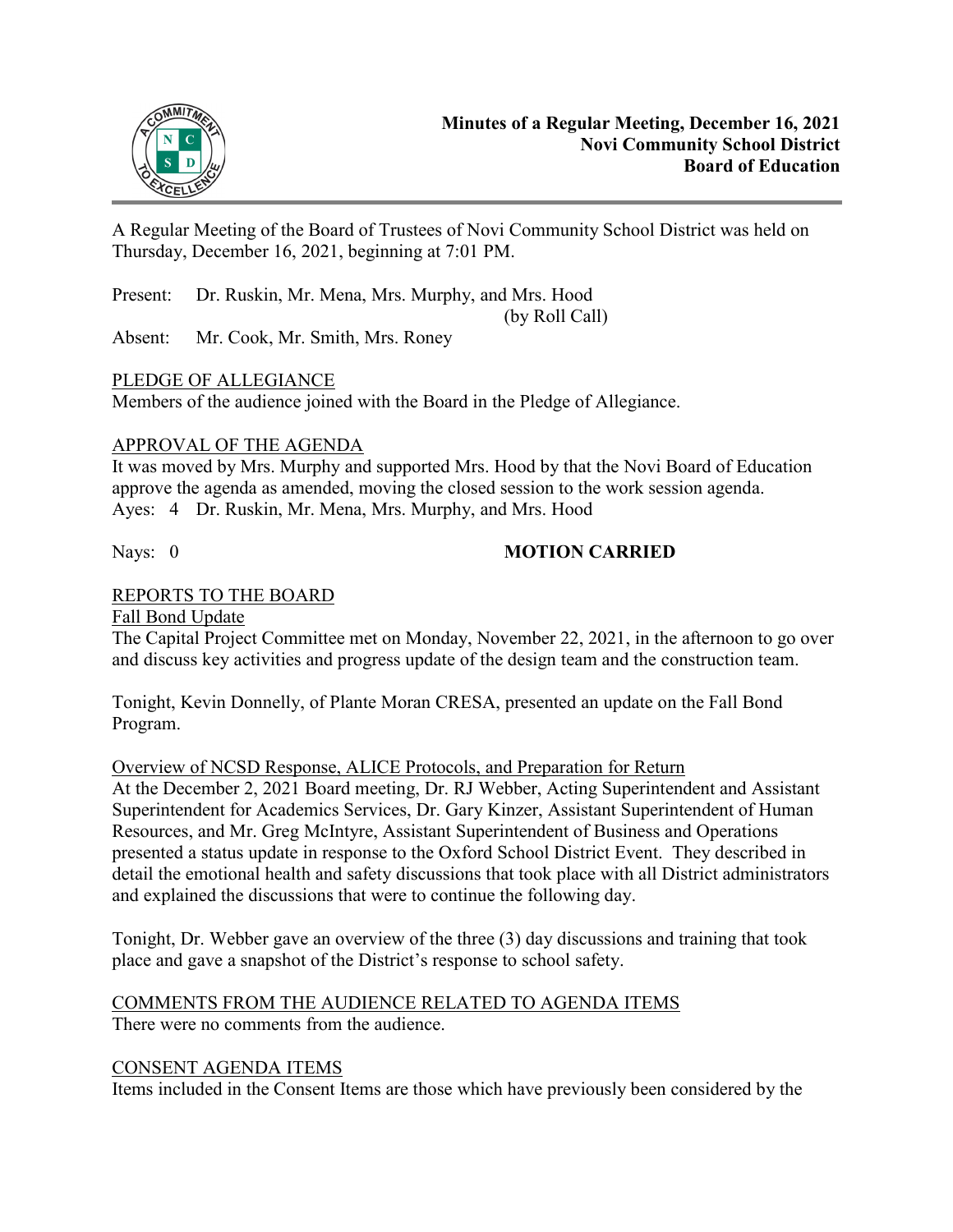Board in committee or at a prior meeting, or of such a routine nature, that discussion is not required. Board members may request that any items be removed from Consent Items for further discussion, if additional information is needed or available.

#### **CONSENT ITEMS**

A. Approval of Minutes

- a. Regular Meeting Minutes of December 2, 2021
- b. Work Session Minutes of December 2, 2021
- c. Closed Session Minutes of December 2, 2021
- B. Approval of Donation(s)
	- a. Anonymous Donation

It was moved by Mrs. Murphy and supported by Mr. Mena that the Novi Community Schools Board of Education approve the Consent Item(s) as presented. Ayes: 4 Dr. Ruskin, Mr. Mena, Mrs. Murphy, and Mrs. Hood

# Nays: 0 **MOTION CARRIED**

# ACTION ITEMS

#### Personnel Report A

Gary Kinzer, Assistant Superintendent of Human Resources, presents for your consideration the following personnel changes:

#### **A. New Hires**

| <b>Name</b>                            | <b>Bldg.</b> | <b>Assignment</b>             | Rate<br><b>Reason</b> | <b>Effective</b>         |
|----------------------------------------|--------------|-------------------------------|-----------------------|--------------------------|
| <b>B.</b> Retirements and Resignations |              |                               |                       |                          |
| Name                                   | <b>Bldg.</b> | <i><b>Assignment</b></i>      | <b>Reason</b>         | <i>Effective</i>         |
| Lee, Agnes                             | <b>OH</b>    | $2nd$ Grade Teacher           | Retired               | $12 - 17 - 21$           |
| Malbon, Jody                           | <b>ESB</b>   | Payroll Manager               | Resigned              | $01-07-22$               |
| C. Leaves of Absence                   |              |                               |                       |                          |
| Name                                   | <b>Bldg.</b> | <b>Assignment</b>             | <b>Reason</b>         | <b>Effective</b>         |
| Ellies, Mary                           | VO           | 3 <sup>rd</sup> Grade Teacher | LOA $#1$ -Child Care  | $01-03-22$ to $06-30-22$ |
|                                        |              |                               |                       |                          |

It was moved by Mr. Mena and supported by Mrs. Murphy that the Novi Community School District Board of Education adopts the personnel report recommendations as presented. Ayes: 4 Dr. Ruskin, Mr. Mena, Mrs. Murphy, and Mrs. Hood

# Nays: 0 **MOTION CARRIED**

#### Personnel Report B

Dr. Steve Matthews, Superintendent, recommends the following administrative hire: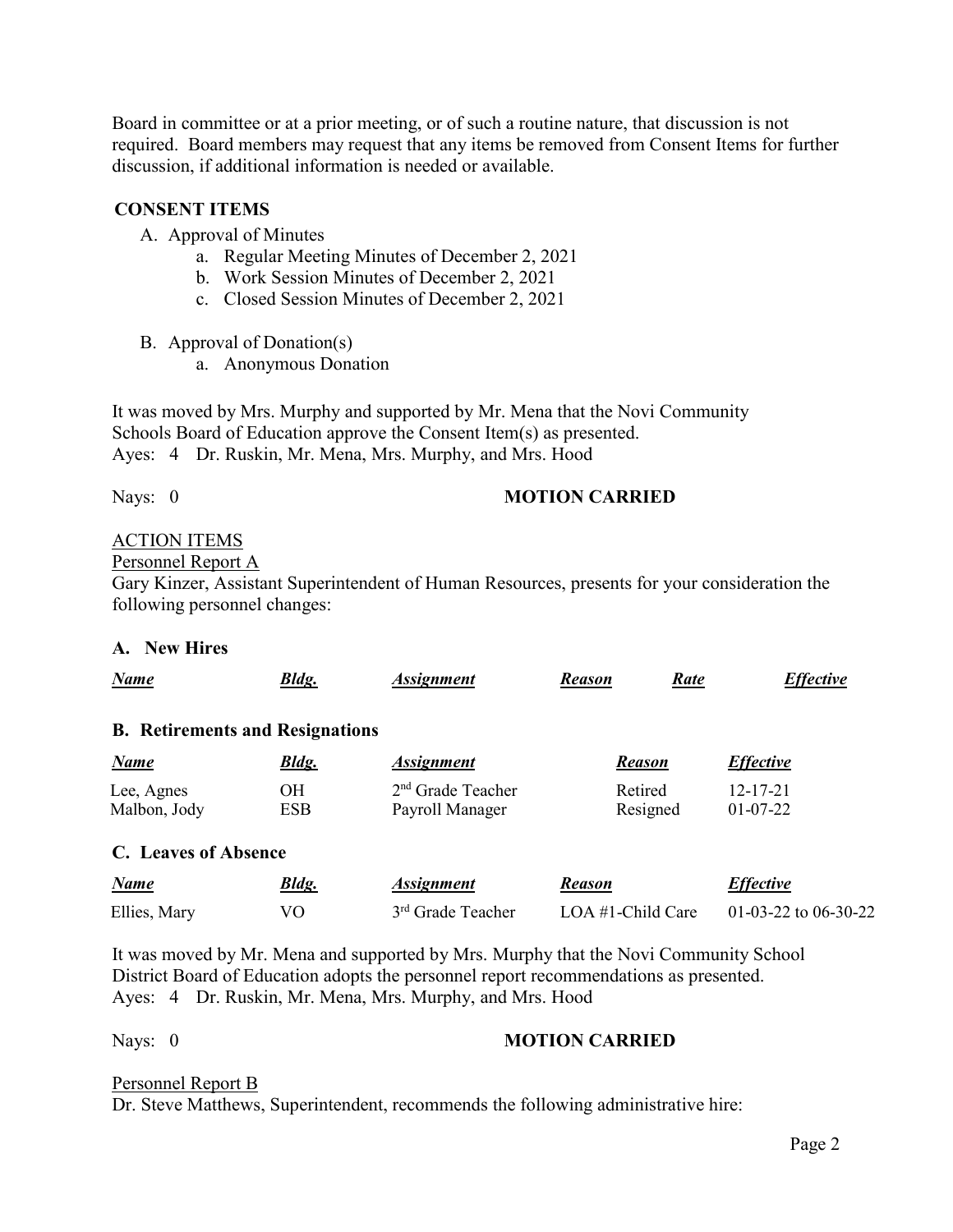| Name:                              | Melissa Lane |
|------------------------------------|--------------|
| <b>Building:</b>                   | Deerfield    |
| Assignment:                        | Principal    |
| <b>Reason:</b>                     | New hire     |
| <b>Effective Date:</b> $1/31/2022$ |              |

Dr. Julie Bedford, principal of Deerfield Elementary School, informed the Superintendent of her intent to retire in October 2021.

Several steps were taken to develop an understanding of the needs of Deerfield. Staff and parents both had an opportunity to give a perspective of what qualities were needed in the next principal of Deerfield. Cabinet also considered the position and the needs of the students and staff.

The initial posting generated almost 80 applicants.

Based on our online pre-screener, 11 candidates were selected for the first round of telephone interviews. These interviews were conducted by Dr. Kinzer. From that screening, six (6) were selected for in-person interviews before a panel of district administrators, Deerfield staff, and Deerfield parents. One (1) of the six (6) candidates was an internal Novi teacher.

The committee recommended three candidates to the Superintendent.

The Superintendent interviewed the three candidates on Tuesday, November 23rd. Based on these interviews, the panel interview, the leadership profile developed through HumanEX, and discussions with Cabinet, Melissa Lane is recommended to be the next principal of Deerfield Elementary School.

Ms. Lane began her educational career as an elementary teacher in the Birmingham Public Schools, where she taught first, second, and third grades. After teaching for 11 years, Ms. Lane was assigned the position of Instructional Specialist at Pembroke Elementary School in Birmingham, where she provided direct instructional support to teachers as well as district wide professional development.

In 2017, Ms. Lane was selected to serve as principal at North Road Elementary School in the Fenton Area Public Schools. As a principal in Fenton, Ms. Lane has successfully led her school in developing strong instructional practices centered on data and research-based pedagogy.

Ms. Lane demonstrated a deep knowledge of teaching and learning, supporting students, working with parents, and supporting staff. Most importantly, she clearly articulated her deep concern for and support for students. Ms. Lane is knowledgeable of MTSS, understanding data, developing teams, and supporting all the students in her care, as the building principal.

Ms. Lane is a proven leader and will serve the Deerfield community well.

It was moved by Mrs. Murphy and supported by Mrs. Hood that the Novi Community School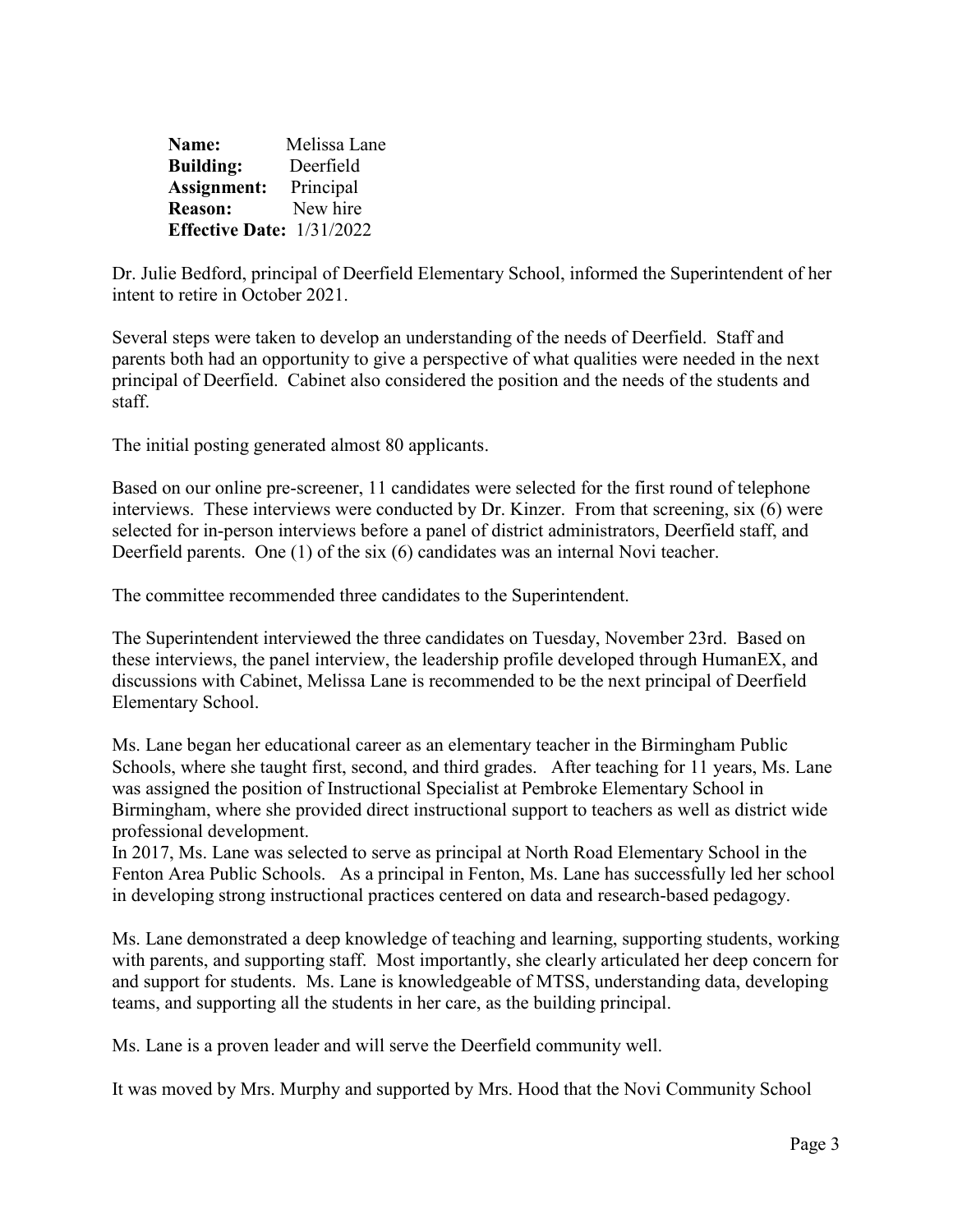District Board of Education approve Melissa Lane as the new principal for Deerfield Elementary School.

Ayes: 4 Dr. Ruskin, Mr. Mena, Mrs. Murphy, and Mrs. Hood

# Nays: 0 **MOTION CARRIED**

2021-22 Board of Education Meeting Schedule Revision

On September 9, 2021, the Board approved the 2021-2022 revised meeting schedule that included the rest of the 2021-2022 school year. A schedule conflict has appeared for June 2, 2021. That is the same date as the Novi High School Commencement Ceremony at EMU.

It is being recommended that June 2, 2021 be rescheduled for June 9, 2021.

This came before the Board at their November 18, 2021 Board meeting for information and discussion. It comes back tonight for Board action

These meetings will be held at the Educational Services Building, located at 25345 Taft Road, Novi Michigan 48374. The tentative schedule includes the proposed dates that will change.

It was moved by Mr. Mena and supported by Mrs. Murphy that the Novi Community School District Board of Education, approve the revised Board meeting schedule as presented. Ayes: 4 Dr. Ruskin, Mr. Mena, Mrs. Murphy, and Mrs. Hood

# Nays: 0 **MOTION CARRIED**

Novi Meadows Addition and Renovation Structure Cabling Project

IDS worked with the district technology staff, building administration, TMP, and Oakland Schools Technology to determine the structured cabling system for the Novi Meadows addition. The cabling acquired and installed will provide the necessary infrastructure for classroom and office data, wireless access, security cameras, and electronic signage.

On Tuesday November 9, at 2:00 PM, the received bids were opened and publicly read. The six firms that submitted bids were: AmComm Telecommunications, Capricorn Diversified Systems, Complete Interactive Technologies, Infinity Technology Group, Moss Audio, and Technology Solutions Unlimited.

The base bid received were:

|                                | <b>Bid Bond</b> | Familial          | <b>Affidavit of</b> | <b>Base Bid</b> |
|--------------------------------|-----------------|-------------------|---------------------|-----------------|
| <b>Bidder's Name</b>           |                 | <b>Disclosure</b> | Compliance          |                 |
| Moss Audio                     | Yes.            | Yes               | Yes                 | \$87,762.07     |
| Complete Interactive Tech. Yes |                 | Yes               | <b>Yes</b>          | \$90,492.83     |
| Amcomm Telecomm.               | Yes             | Yes               | Yes                 | \$94,500.00     |
| Capricorn Diversified          | Yes             | Yes               | Yes                 | \$96,750.00     |
| Infinity Tech Group            | Yes             | Yes               | Yes                 | \$102,493.00    |
| Technology Solutions Unl. Yes  |                 | Yes               | Yes                 | \$117,609.00    |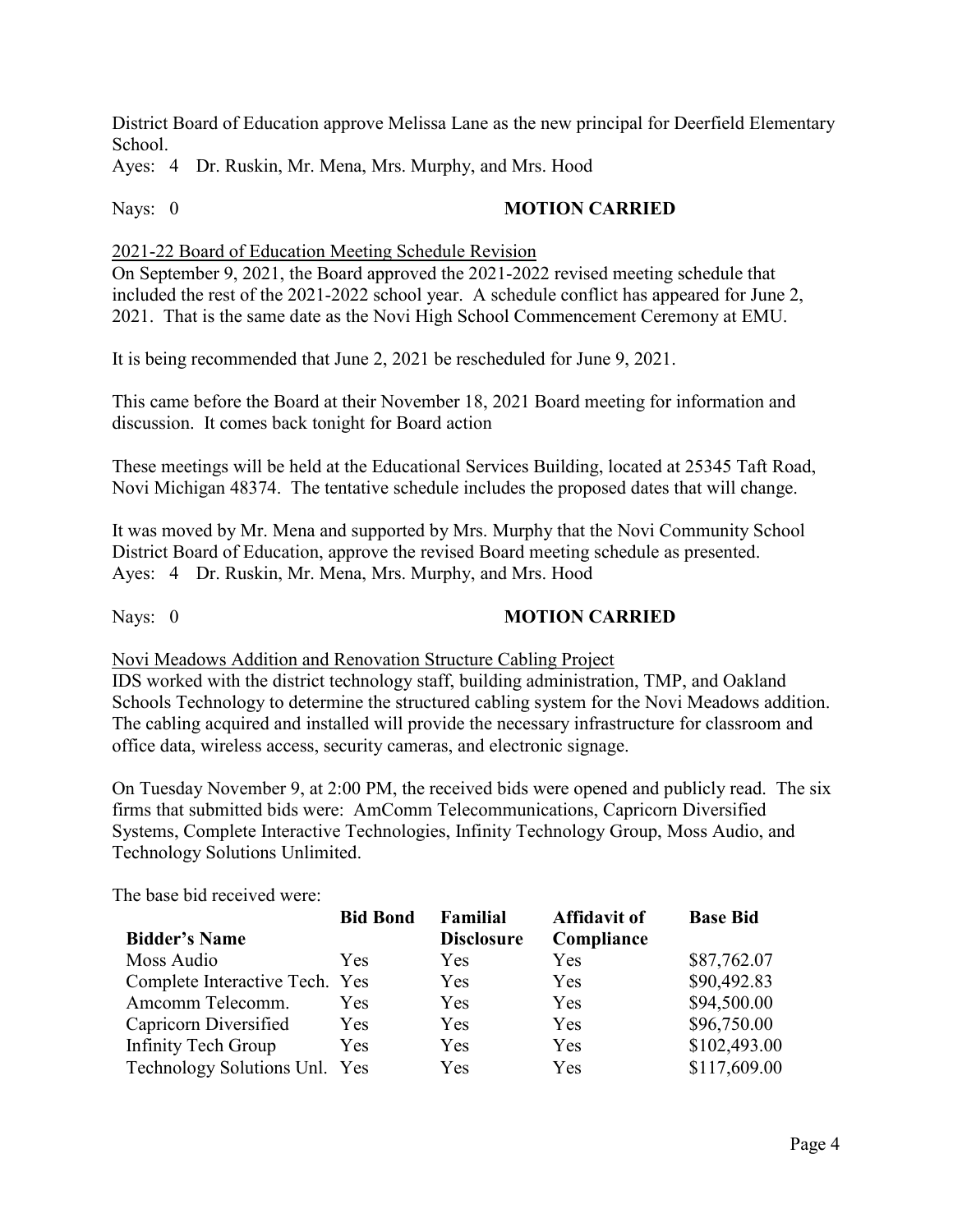IDS recommends award of the Meadows Addition Structured Cabling project be awarded to Moss Audio in the amount of \$87,762.07. The project is within the established budget for the scope of the bond projects.

IDS also recommends a district managed contingency of \$17,553. This is 20% of the award based on potential modifications that may be necessary due to delays in construction.

The total award for this project is \$105,315.07

It was moved by Mr. Mena and supported by Mrs. Murphy that the Novi Community School District Board of Education, award the Novi Meadows Addition Structured Cabling project to Moss Audio in the amount of \$87,762.07 and approve the recommended district managed contingency of \$17,553 for a project total of \$105,315.07.

Ayes: 4 Dr. Ruskin, Mr. Mena, Mrs. Murphy, and Mrs. Hood

#### Nays: 0 **MOTION CARRIED**

#### INFORMATION AND DISCUSSION

Novi Theatrical Drapery and Rigging Replacement

On Thursday November 18, 2021, at 1:00 PM, sealed bids were received and publicly open. In attendance were representatives from the Novi Community School District, McCarthy & Smith, Inc., TLS Sales, Inc., and interested bidders. It was determined that seven of the District buildings warranted replacement of theatrical drapery and rigging due to deterioration of the fabrics' fire retardant properties, over the years.

The project team conducted post bid interviews and based on the project team's review of the proposals and bidders, they are recommending the following to Novi Community School District for contract award:

| Bid Division 134: Theatre & Stage Rigging |                           |
|-------------------------------------------|---------------------------|
| Mr. Patrick Burns                         |                           |
| <b>North Coast Studios, Inc.</b>          |                           |
| 29181 Calahan Rd.                         |                           |
| Roseville, MI 48066                       |                           |
| <b>Base Bid</b>                           | \$123,637.00              |
| Allowance                                 | 20,000.00                 |
| PLM Bond (CIA Financial)                  | 3,263.00                  |
|                                           | <b>TOTAL \$146,900.00</b> |

# **AWARD RECOMMENDATION AMOUNT: \$146,900.00**

COMMENTS FROM THE AUDIENCE

There no comments from the audience.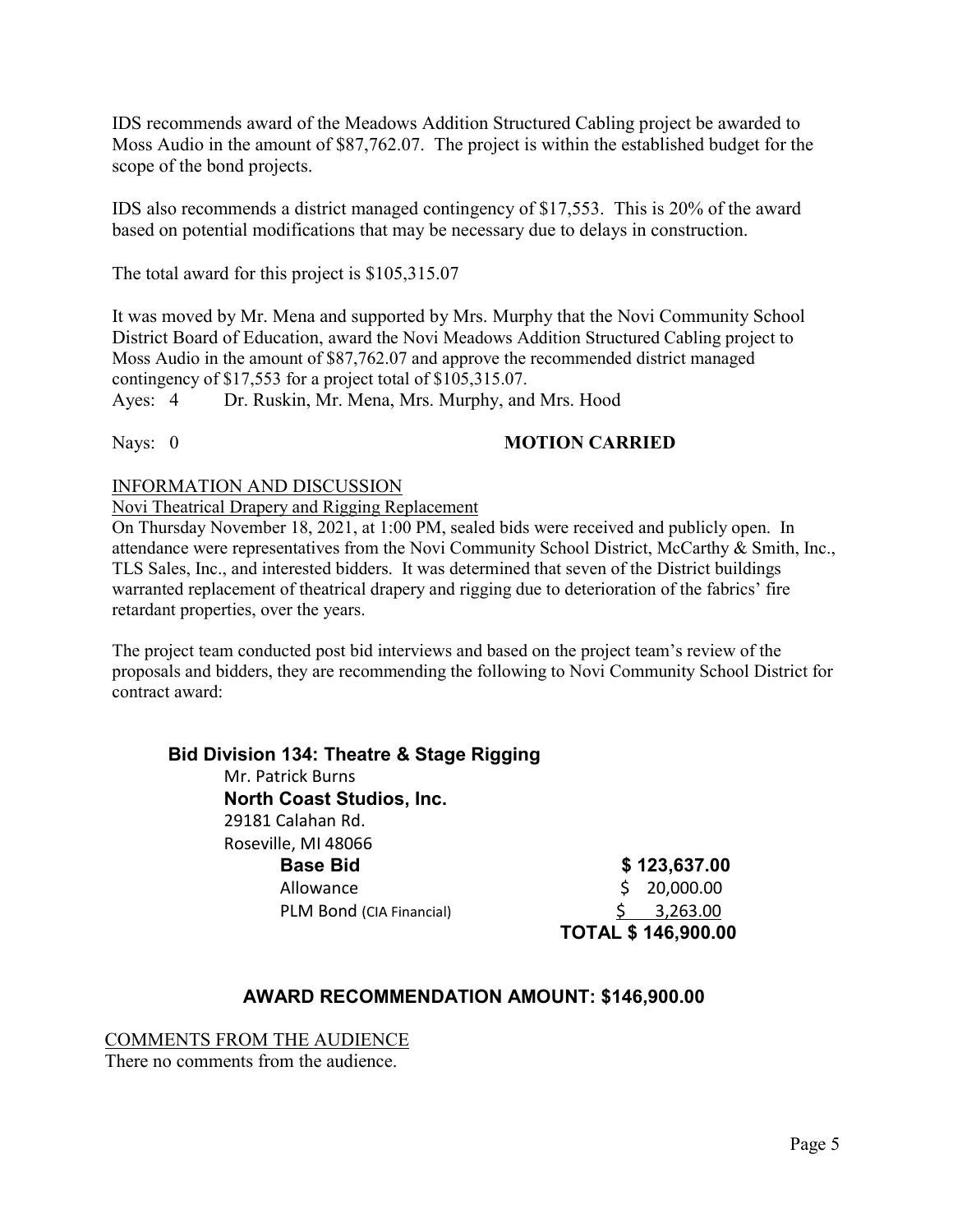# ACTING SUPERINTENDENT REPORT

Dr. RJ Webber, Acting Superintendent and Assistant Superintendent for Academic Services, expressed his gratitude to everyone. He reported that the past two (2) and a half weeks has been very difficult. Dr. Webber stated that it was one of our communities that was very close to some of you. He said that every time we drop our kids off at school, we believe that they are going to have a great day and come back and that did not happen in Oxford. Dr. Webber mentioned that many of you prayed, sent love and care towards that community and he just wanted to say, as a public educator, thank you.

Dr. Webber reported that he watched the Oxford School Board meeting two (2) nights ago. He stated that the administrators, school board members, counselors who had the grace to take the anger and the frustration of some of the community members is really a testament. Dr. Webber said that school board members are not paid any money. He mentioned that they live in the community, go to the bakery, go to the grocery store, and his heart went out watching that Board meeting.

Dr. Webber reported how they did what a representative democracy should do, which is interact with each other. He stated that he thought that in some of our worst moments we can find some of our best moments of who we are.

Dr. Webber said that for the teachers, kids, and everyone, he was going to really enjoy the next two (2) weeks like he never enjoyed them before. He mentioned that he could not tank the people in the room and everyone in the district enough for the past few weeks. Dr. Webber remarked that he had never seen anything like it and the way that everyone came together as a community was a beautiful thing about our country and about public education. He wished everyone a great holiday season.

#### ADMINITRATIVE REPORTS

Mr. Greg McIntyre, Assistant Superintendent of Business and Operations, stated that to build upon what Dr. Webber had been saying, what an amazing team we have here. He said that he was glad Dr. Ruskin had a chance to witness what he has been with since he has been here and that is the amazing administration, teachers, and support staff. Mr. McIntyre expressed is gratitude to everyone for the.

Mr. McIntyre reported that we had a family loss in the transportation department and he went over there. He thanked Dr. Webber and Darby Hoppenstedt for setting up counseling. Mr. McIntyre stated that there were about 14 or 15 of us and they really needed that. He said there was a lot of sharing, a lot of tears, and a lot of reflecting and some of it hit home. Mr. McIntyre mentioned that at the end of the 45 minutes, they ended up in a better place and it was much needed.

Mr. McIntyre reported that it has been a pretty tough year and he wanted to wish everyone a happy holidays. He stated to the Board, thank you for your support throughout the entire year. Mr. McIntyre said to his cabinet teammates, and hopefully Dr. Matthews is watching, to all of his co-workers, the entire Novi community, and all of the parents who came in at night, wrote emails,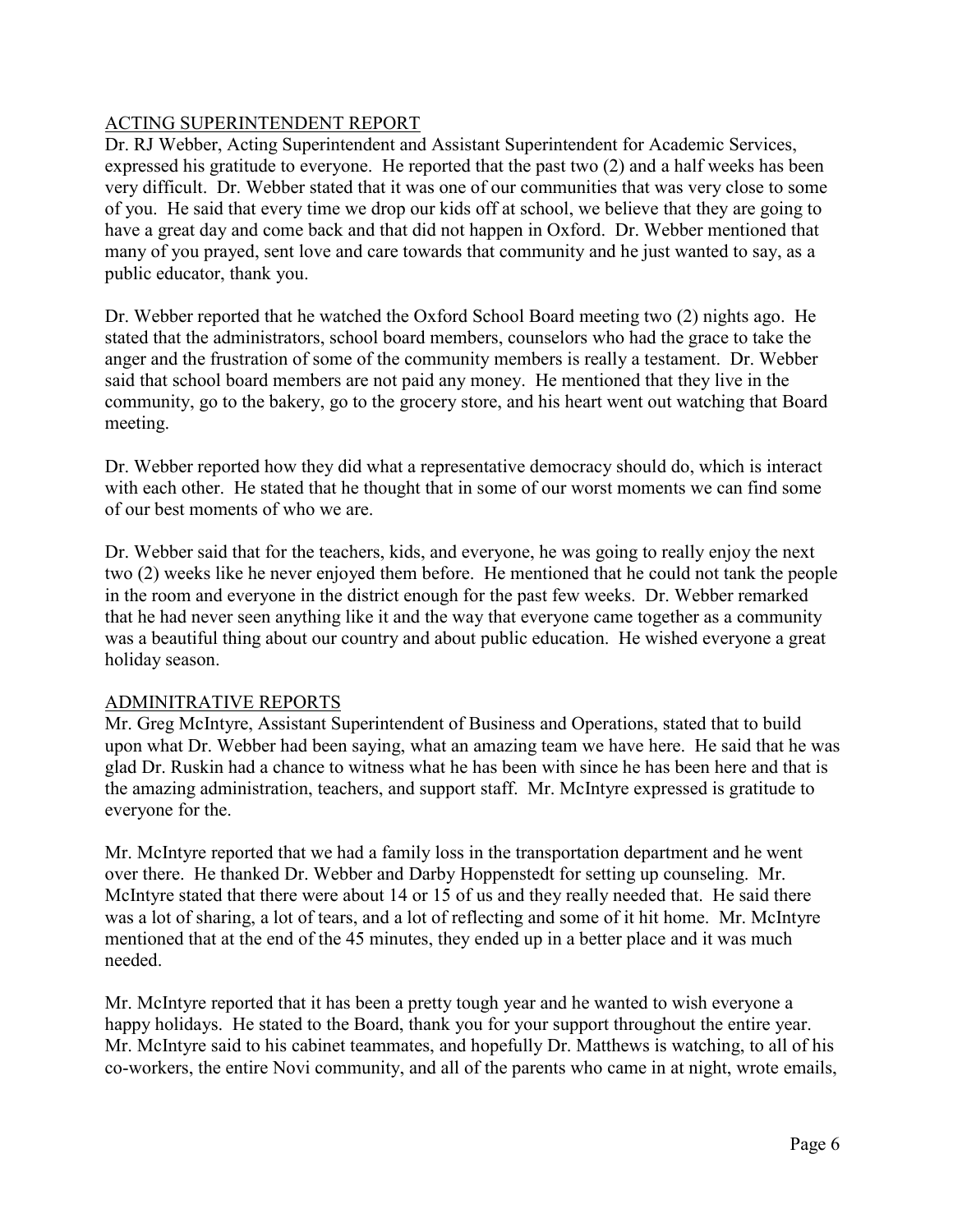we advocate for their kids. He sent his thanks to all and to all of the kids, just have a happy holiday season. Mr. McIntyre said let us come back in January rejuvenated and get at it again.

Dr. Gary Kinzer, Assistant Superintendent of Human Resources, extended his best wishes to the entire school community, our administrators, our teachers, our staff members, the Board, and the entire community. He said, enjoy a restful break. Dr. Kinzer stated that he is looking forward to coming back in the new year and said thank you.

### BOARD COMMUNICATION

Mrs. Murphy, Board Trustee, stated that she really hopes that people can use this time to regroup and restore and all of those things that we need so desperately, periodically throughout the year, especially now. She said that she hopes people would be able to enjoy their families, hug their kids a lot, even if they do not want to be hugged, and just enjoy the time together.

Mr. Mena, Board Secretary, reported that there is a basketball tournament at the high school, coming on Tuesday. He stated that they are hosting a five-team basketball tournament. Mr. Mena said that the exciting news is, if anyone has ever spent time in the performance gym, the sound system there is horrible, the new sound system is supposed to ship, from Daktronics, tomorrow. He mentioned that they are going to try to get it installed during the holiday. Mr. Mena wished everyone a really great holiday.

Mrs. Hood, Board Treasurer, wished everyone a happy holiday and happy two-week break. She reported that she was thinking about the report they had tonight and when she was leaving home to come here, she had a moment of anxiety. Mrs. Hood stated that she is so exhausted thinking about this and she is just a spectator.

Mrs. Hood said that she is so grateful and thankful for all of the people who interact with our kids and really across Oakland County. She mentioned to get up in the morning, come here, and be ready for those little faces looking at them is something that she could not imagine having to do. Mrs. Hood expressed her double thanks for all.

Dr. Danielle Ruskin, Board President, thanked Dr. Webber, as the acting superintendent, with his cabinet. She reported that the three (3) of them have been just remarkable, the communication. Dr. Ruskin stated she knows that Dr. Matthews has been sorely missed and he had no idea when he planned his surgery that this would be the next crisis at hand. She said that she knows they (the cabinet members) have been in communication with him, but she thanked them for their work, their transparency, and their communication with all of them and the community. Dr. Ruskin mentioned that it has been fantastic, in a time where things are extremely challenging.

Dr. Ruskin reported she had the opportunity to watch the school Board meeting. She stated that although it was heartbreaking to see the angst, the wanting to find fault, and all of that, she felt that as a whole the Oxford Community was so impressive. Dr. Ruskin said the parents, even in moments of extreme anger, went up and shared that in a professional way, just to communicate. She mentioned that the Board members and superintendent, in Oxford, know that they are in crisis and doing the absolute best that they can for the moment.